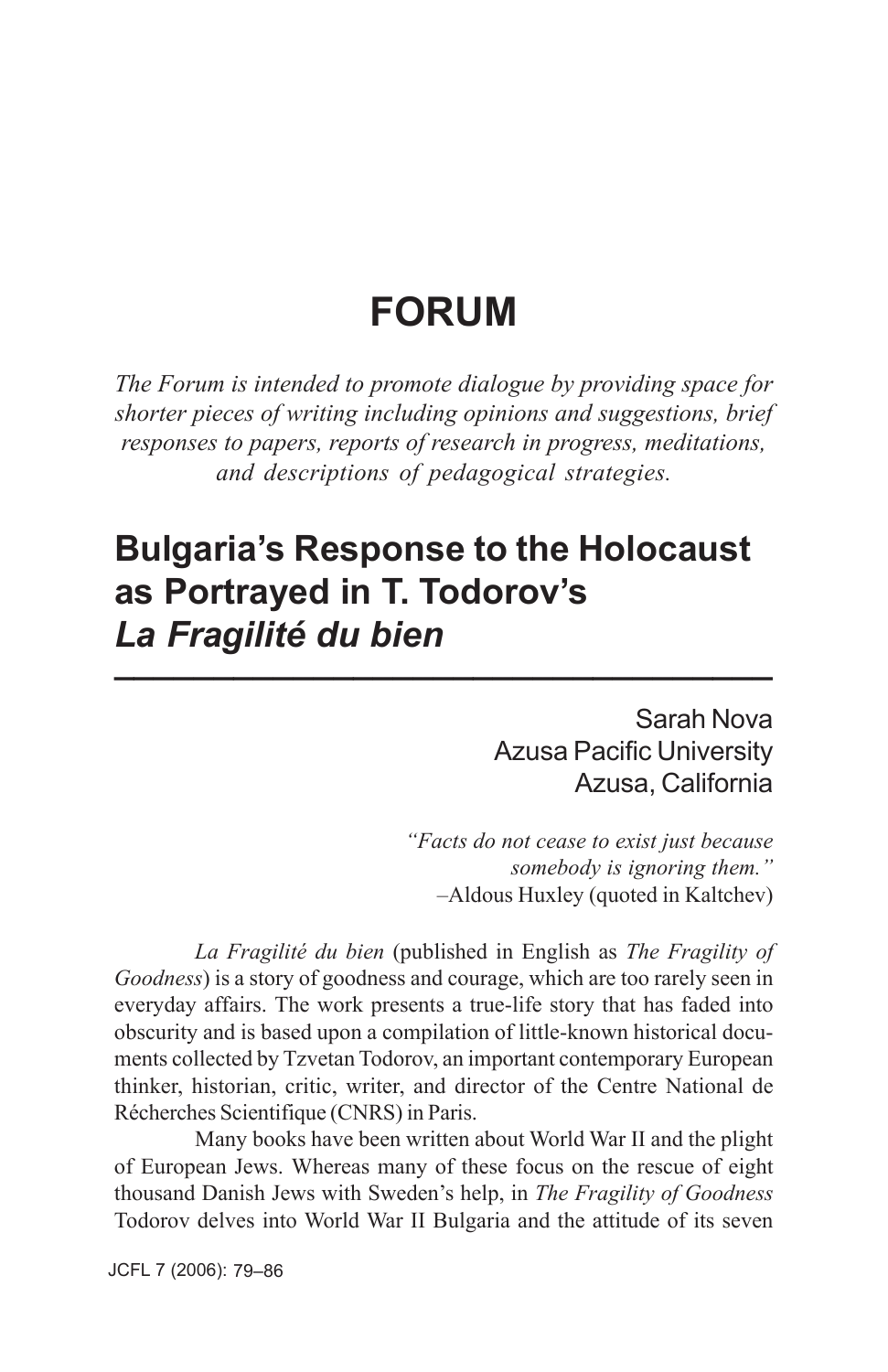million inhabitants toward its fifty thousand Jewish citizens. In a time when European Jewry experienced one of the most tragic moments in human history, the Bulgarian Jewish community found refuge without ever crossing the border into other lands.

Among the evidence supporting his view that there was a conscious effort on the part of non-Semitic Bulgarians to protect their Jewish compatriots, Todorov draws upon documents from the state archives of the Republic of Bulgaria and the memoirs of then Prime Minister Bogdan Filov. He also incorporates statements made by the vice president of the National Assembly, Dimitar Peshev, and other politicians. Todorov does not neglect the Jewish perspective on the events he is addressing, and places considerable emphasis on excerpts from the book *Otzelyavaneto—The Survival*, written by David Cohen, who was rescued from his Nazi captors and dedicated his life to explaining the miracle of salvation that happened in Bulgaria during the Holocaust. In his book Todorov mentions the deportation accord of King Boris III with Germany and its consequences. In addition, within Todorov's discourse one can find the answers to questions such as how the Bulgarian Jews survived the Holocaust and why they were treated differently than Jewish people residing in other European countries.

Dimitar Peshev, former vice president of the Bulgarian National Assembly, shines in *The Fragility of Goodness* as a highly moral man who "fought not for one or two individuals but for all of them together" (Todorov, 24). The story of the salvation of the Jewish community in Bulgaria unfolds in the city of Kyustendil, Bulgaria, where forty prominent individuals met to discuss the impending deportation of the Jews to the Nazi concentration camps. A delegation of four people, thought to be out of their minds for their willingness to defy Nazi authority, traveled to the Bulgarian capital of Sofia and asked Vice President Peshev to defend his fellow citizens. Facing a cruel political climate in which any humane solution seemed impossible, Peshev placed himself in a tremendously risky position, with apparently little motivation other than his conscience.

It was through Peshev's action in successfully convincing fortytwo deputies of the ruling majority party to support and sign his appeal that the deportation of the Jewish population was halted. The ensuing rebellion of the National Assembly and Peshev's prodding led King Boris and his government to change the agreement with Germany and oppose the deportation. In a dramatic climax, the Jewish groups who had already been gathered for departure to the camps of death were allowed to return to their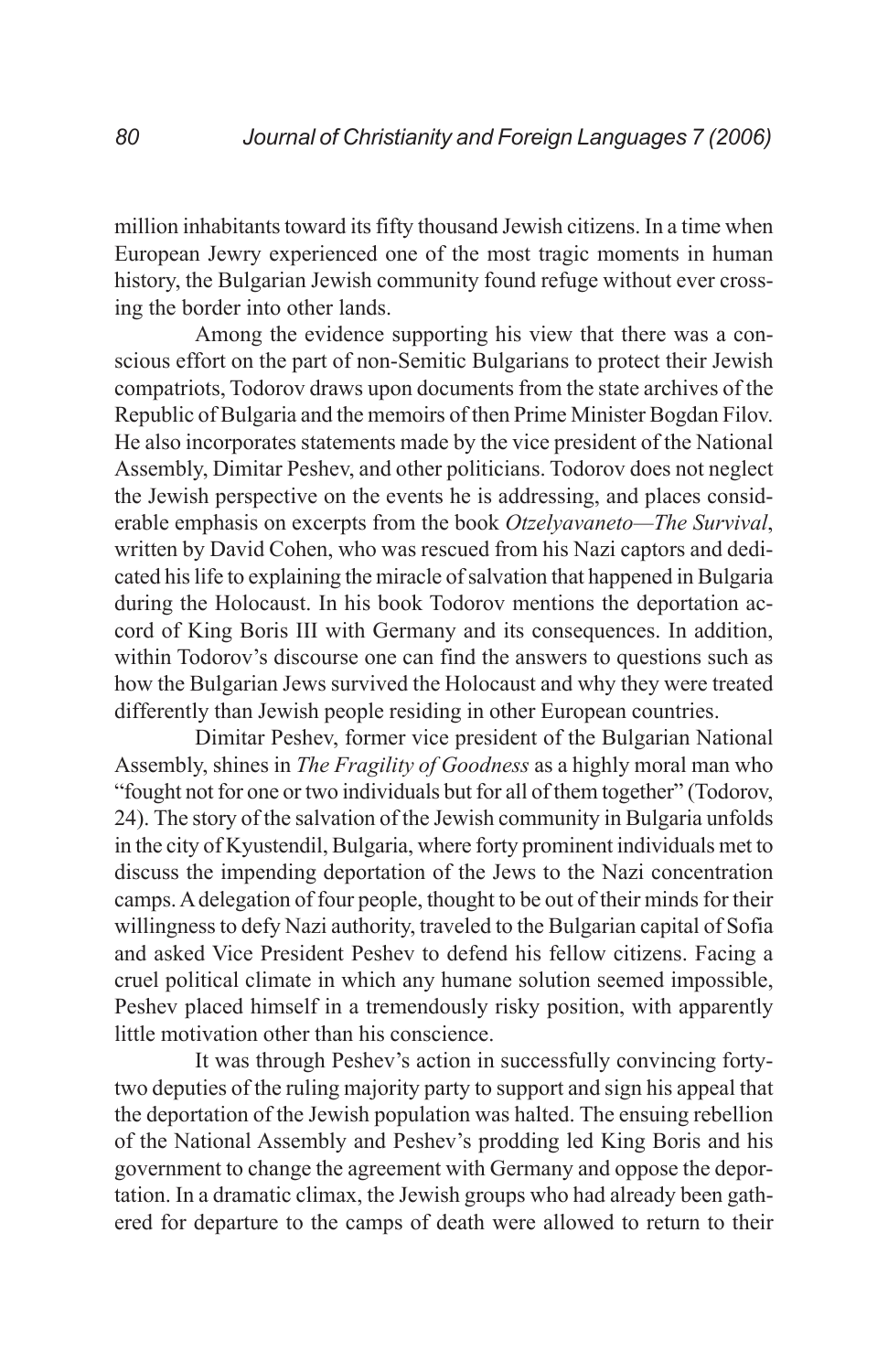homes. For his heroic challenge, Vice President Peshev is referred to as *l'uomo che fermò Hitler*, the man who stopped Hitler (see Nissim).

Although an important figure in the deliverance of Bulgarian Jews from the clutches of the Nazi threat, Dimitar Peshev was only one of the many Bulgarians involved in unraveling the evil plans of the Nazi regime in Bulgaria. In his search for the truth, Todorov traces victims and heroes who played a role in this contest of opposing wills to power. His book sheds light on longforgotten details of fervent intervention by many intellectuals during the resounding debates in the Bulgarian National Assembly, of letters of protest sent to deputies of the National Assembly, of myriad phone calls and personal visits to government officials and the king, all in an effort to stop the relentless machinery that had been put into motion. Todorov gives credit to those who deserve it, professional and trade organizations—such as those of Bulgarian writers, lawyers, doctors, artists, and craftsmen—and members of the former government. He draws attention to a leaflet distributed by the Worker's Party as well, an organization responsible for organizing the majority of Bulgarian workers to combat the Nazi regime and resist the barbarity being perpetrated against the Jewish population in Bulgaria.

Religious documents and observations taken from Prime Minister Filov's diary reveal the determination of Orthodox church leaders to defend not only Jews who had converted to Christianity, but the entire Jewish community. Filov's diary stresses the contentiousness that was exhibited during the meetings between Orthodox church leaders and the king, ending with his reply that the Jewish question was not a Bulgarian problem but a European one. This opinion did not discourage Mitropolite Stephan, who sent King Boris a telegram: "Do not judge, so you may not be judged. For with the judgment you make you will be judged, and the measure you give will be the measure you get. Know Boris, that God watches your actions from Heaven" (Todorov, 12).

There is an accident that escaped Todorov's attention but is described in David Cohen's *The Survival*. This is a meeting of the Evangelical church leaders with Boris III to protest the king's stand on the Jewish situation. Thus, Evangelical Christians were also instrumental in securing the lives of Bulgaria's Jewish population. The protests of the Catholic priests and Monsignor Angelo Roncalli (the future Pope John XXIII), quite possibly influenced by the King's wife, Queen Jovanna (an Italian Catholic), also fail to receive attention in *The Fragility of Goodness*, though Cohen notes them. In one other glaring instance, Todorov overlooks an event that holds special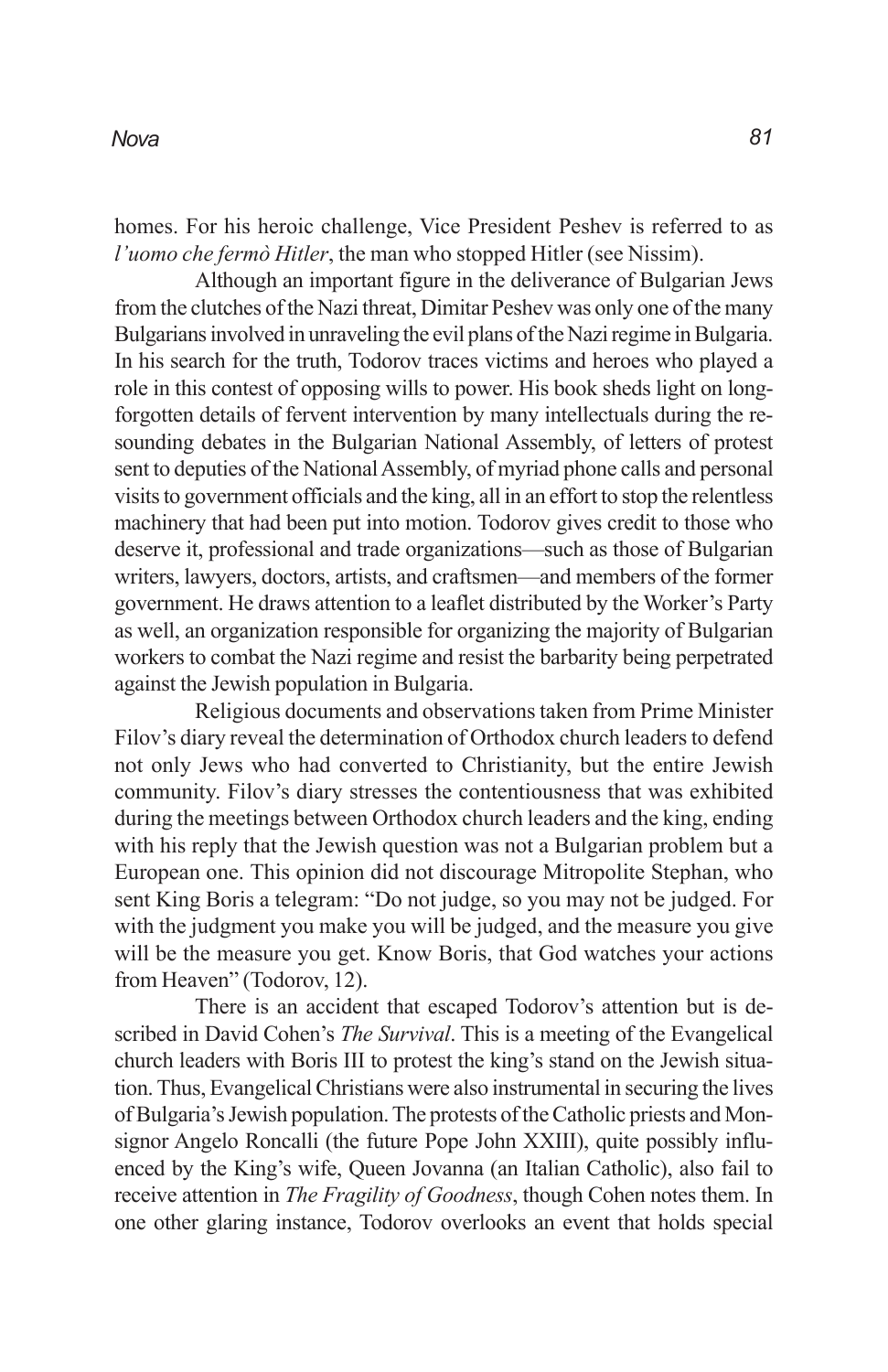significance for the story he weaves; in this case, Jewish intellectuals met with the writer Elin Pelin—a personal friend of Boris III—who agreed to ask the king to put an end to the threat of Jewish persecution in Bulgaria (Bar-Zohar, 212).

Furthermore, Todorov points out that no one from Bulgaria's Jewish population was ever sent to the German concentration camps. This is corroborated by Hanna Arendt, who, in the process of chronicling the circumstances surrounding Adolf Eichman in Jerusalem, notes that "not a single Bulgarian Jew had been deported or had died an unnatural death. . . . I know no attempt to explain the conduct of the Bulgarian people, which is unique in the belt of mixed populations" (Arendt, 188).

The story of the salvation of Bulgaria's Jewry, however, is not entirely free of controversy. At first glance King Boris appears to have been insensitive to the inhumanity of the fate that awaited the Bulgarian Jews should they be delivered into Nazi hands. However, as Todorov readily points out, the historical context of that period must be taken in consideration. At the end of the fourteenth century, Turkey conquered the Balkan countries, including Bulgaria, which with the San Stefano Treaty of March 3, 1878, regained both its freedom and its territories, restoring it nearly to the size of the Second Bulgarian Kingdom, which had ended in 1396. However, western European diplomatic pressure reshaped that treaty into the Congress of Berlin (June 13–July 13, 1878). As a result, approximately half of Bulgaria, with predominantly Bulgarian population, was torn away and assigned to the neighboring countries: Dobrudja went to Romania, Aegean Thracia went to Greece, and Macedonia went to Serbia. At the same time, the political interests of the western European countries in Bulgaria were assured by Ferdinand Saxe-Coburg-Gotta from Prussia, who was crowned king of Bulgaria in 1879. The Balkan War was of no help to Bulgaria in regaining the former territories, despite the fact that their populations were primarily Bulgarian. At the conclusion of the First World War, Bulgaria had to accept the definite loss of the provinces. King Ferdinand had to abdicate and give the crown to his son, Boris III. At the beginning of World War II, Bulgaria's young king did not have a choice but to agree to the annexation of the country by Germany.

Against this background King Boris was faced with the political dilemma of maintaining the delicate balance in appeasing the many moral and religious authorities passionately pleading for the Jews' security and upholding the country's reputation, while at the same time striving to protect the nation's territorial interests with Germany's promised return of Dobrudja, Aegean Thracia, and Macedonia. In the spring of 1943, 11,343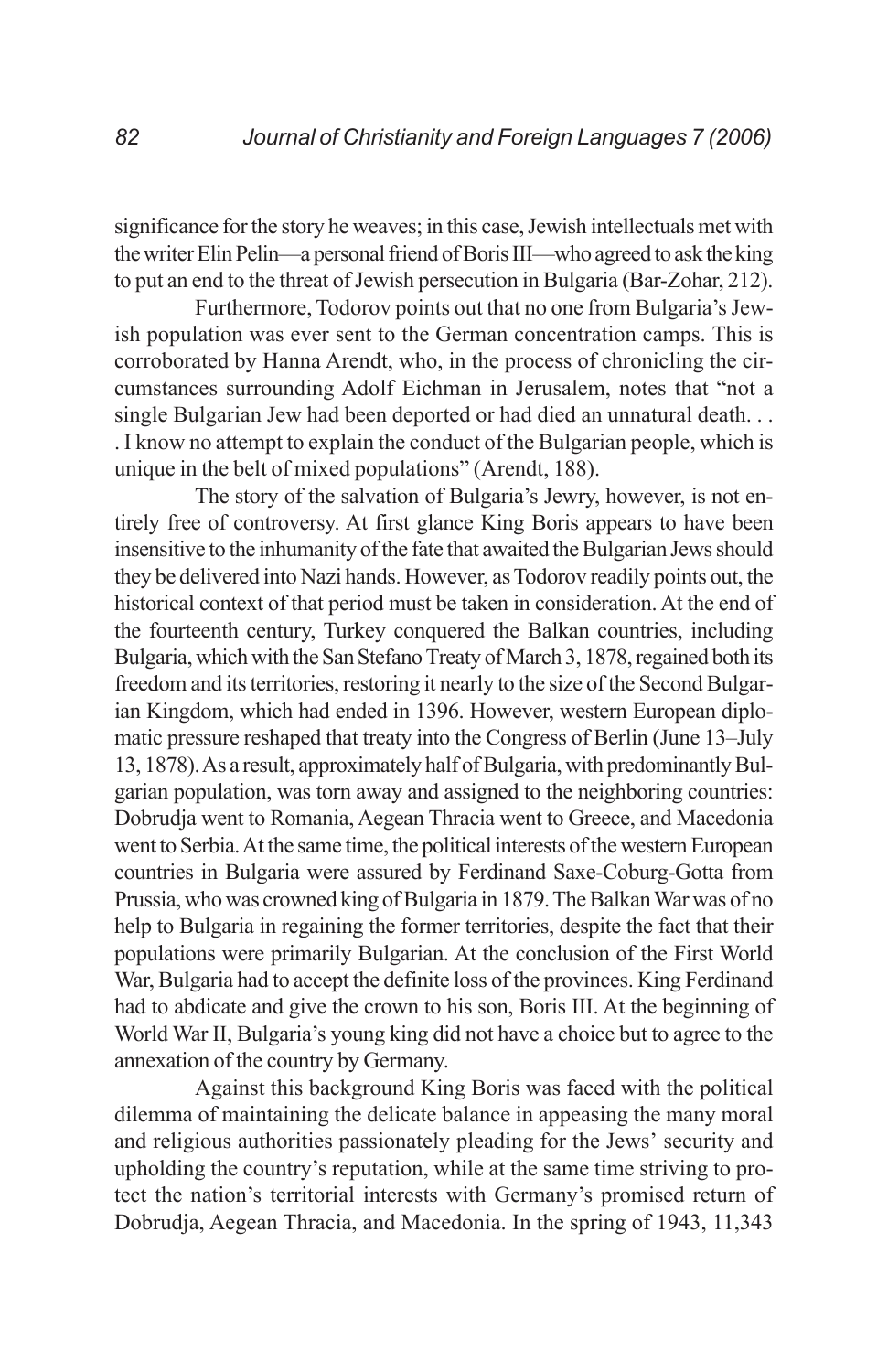#### *Nova*

Jews from Aegean (Greek) Thracia and Macedonia were deported. In his keynote speech at a recent conference on anti-Semitism in Vienna, Bulgaria's former foreign minister, Solomon Passi, stated, "My compatriots at that time tried hard but regretfully, failed to rescue also eleven thousand Jews—non Bulgarian citizens from Macedonia and Aegean Thrace where irrespective of the Bulgarian military presence the ultimate authority was in the hands of Nazis. . . . I shall request you not to accept as a cynicism the proportion that I shall present to you, but the truth is that if all European states had the policy and the degree of success of Bulgaria's effort to save the Jews, then five of the six million Jews that perished would have survived" (see Passi).

Several months after the tragic events in Aegean Thracia, Boris III himself died from a mysterious illness after meeting with Hitler in the Führer's chambers. To this day there are debates over whether King Boris truly deserves to be regarded as the rescuer of the Jewish citizens in Bulgaria. In a recent interview for the Macedonian daily *Dnevnik*, the then prime minister of Bulgaria, Simeon II Saxe-Cobourg-Gotta—son of King Boris III gave the answer: "We mourn, of course, the fate of those who could not be saved. It is known that at that time Aegean Thracia and Macedonia were not under Bulgarian jurisdiction" (see "Interview").

Another controversy of the story is a letter written on May 16, 2003, by Professor Israel Borouchoff to U. S. Representative Tom Lantos. In that letter, copies of which were sent to the *Los Angeles Times*, the *New York Times*, the *Washington Post*, and the *Chicago Tribune*, Professor Borouchoff disputes the claim that the Jewish population in Bulgaria increased during the Holocaust. However, not only did Bulgaria refuse to deport its citizens of Jewish ethnicity, but as another rescued man, Michael Bar-Zohar, claims, "The Bulgarian Jews became the only Jewish community in the Nazi sphere of influence whose number increased during World War II" (Pavlova, 8). Bar-Zohar's conclusion is not to be taken lightly, as he meticulously presents the results of his research, which involved comparison of numerous documents, personal observation, and census data, which is openly accessible. This fact is supported as well by Solomon Passi: "To put it in just a few words, during World War II Bulgaria *was the only European state* that saved its Jews while keeping them in their own native land. It is also noteworthy that Bulgaria is the only European country that could register an increase in its Jewish population in the years of World War II" (see Passi).

Exploring the reasons behind the story of the salvation of the Jewish population in Bulgaria, Todorov points out that there was an ab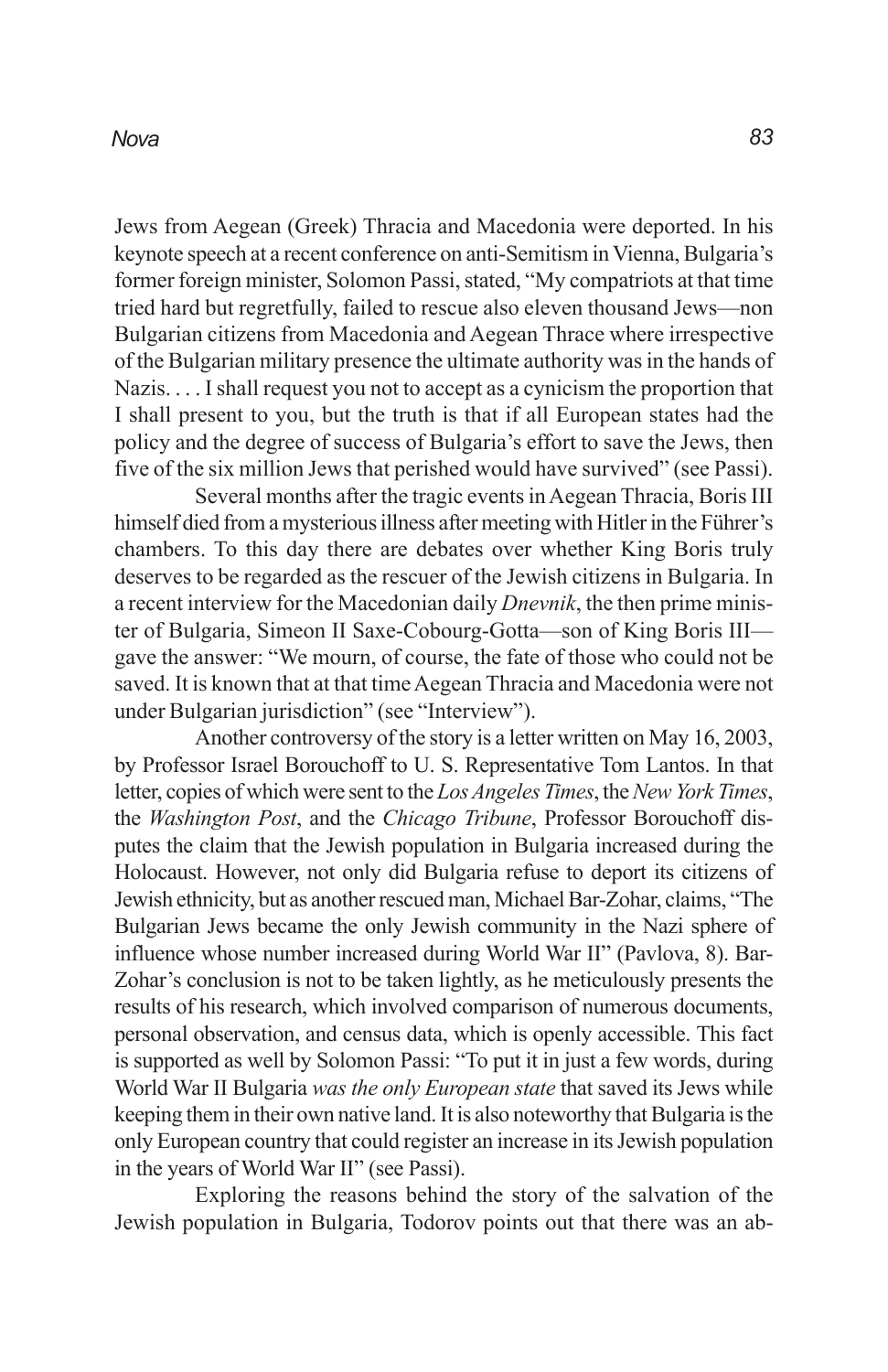sence of hostility toward the Jews by the other segments of the population. He attributes this to the widely dispersed Jewish families that were more or less integrated with the rest of the population, rather than being isolated either territorially or linguistically. In illustrating this, Todorov refers to a letter from the German ambassador Beckerle in which he states, "Having grown up among Armenians, Greeks and Gypsies, the Bulgarian finds no defect in the Jews that might justify special measures against them" (Todorov, 32). Furthermore, it is Todorov's opinion that another factor contributing to harmony among the ethnically diverse groups was the Bulgarians' capacity for self-criticism that was used "against the temptation to make scapegoats of others" (Todorov, 33).

Additional historical references and survivor accounts presented by Todorov also support this claim that the circumstances of the Jewish people at this time could be characterized in terms of social and cultural harmony. Others have also arrived at conclusions consistent with Todorov's views based on the fact that the Jewish citizens of Bulgaria were not hated but assimilated as an included minority. The movie critic George Singleton interprets the interview of Jacky Comforty, whose parents survived the Holocaust in Bulgaria. He examines the integration of the Jewish population in Bulgaria, saying,

> A key question is why so many ordinary citizens would act so courageously in the face of so much raw power? The often scoffed at notion of integration and diversity appears to be the answer. Jews and Bulgarians, among other things, celebrated each other's religious holidays. They had friendships that mattered. There existed a mentality similar to that Americans have regarding the United We Stand concept following the events of 9/11. A key factor that allowed this respect and these friendships to flourish, was the history of Bulgaria. They had been under oppressive rule from the Turks for over 500 years and had come to believe that "... everyone is entitled to have their own faith." The country had been independent for only 50 years yet they had developed a sense of true loyalty to their friends and believed in the concept of humanism for all. They respected diversity and theirs is a lesson to learn. (Singleton)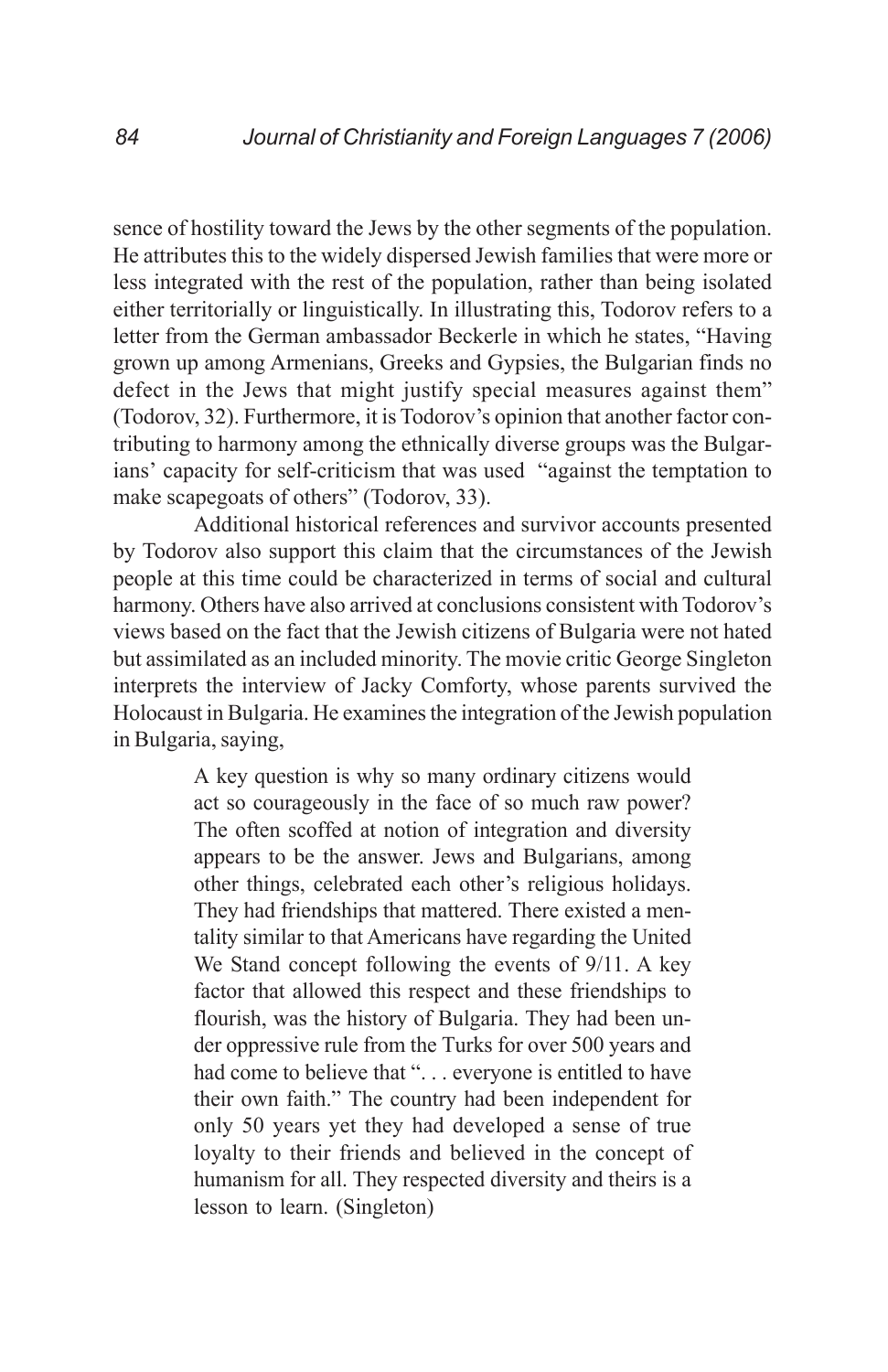#### *Nova*

Todorov's intent is to weave together the events, personalities, and facts of goodness that took place in Bulgaria. As the years have passed, so too the reality of the Bulgarian rescue has faded. Today there are some who see these events of years ago merely as "a wonderful story, but it can't be true. If it were true, we would have known about it" (Bar-Zohar, IX). In contrast to this view, though, every year on March 9 Israel pays homage to the heroes of the very same events that are doubted by the unaware and celebrates the rescue of the Bulgarian Jews. Bulgarian-born Israelis and their children, together with the leaders of the country, "express their deep gratitude to this small far-off nation that stood up and saved her Jewish citizens" (Bar-Zohar, 258)

In his book Todorov delves deeply into a set of circumstances with a happy outcome. His search for the truth is relentless, and during the course of it he encounters people who stand up for the freedom and the lives of their neighbors. Still, this would not have been enough to thwart the evil intent of the Nazis, who had crushed and paralyzed Europe, toward the Bulgarian Jewish community. As Todorov demonstrates, what was required involved an interplay among key elements in this particular place and at this particular moment in history. In addition to the general acceptance of the Jewish population by other ethnic groups in Bulgaria, the happy ending to this story was brought about by the heroic stand taken by Dimitar Peshev and the public actions of various individuals, religious people, and leaders. King Boris III is justified by a Jewish man with the words "Had the king not done what he did, neither you nor I would be able to be here to argue" (see Kaltchev). Explaining why it is important to stay focused on Bulgaria, Solomon Passi, the son of Holocaust survivors and former foreign minister of Bulgaria, shows the reason for his pride: "Because my country is among the few European states that have no reason to look back ashamed to the times of the Holocaust, but—quite on the contrary—it can be proud of its conduct"(see Passi).

*The Fragility of Goodness* does not pretend to illuminate the entire story embracing the rescue of the Jewish people in Bulgaria during the Holocaust. Rather, the author has dusted off sources that are quickly becoming forgotten on archival shelves, and he has cast light on the impact of individuals with important roles in this obscure drama. As Todorov and others make clear, the story of Bulgaria's Jewish community goes beyond simple accounts of "glory and humanity. It is a story which reveals the interconnections among big nations and small in modern world" (Chary, 3)